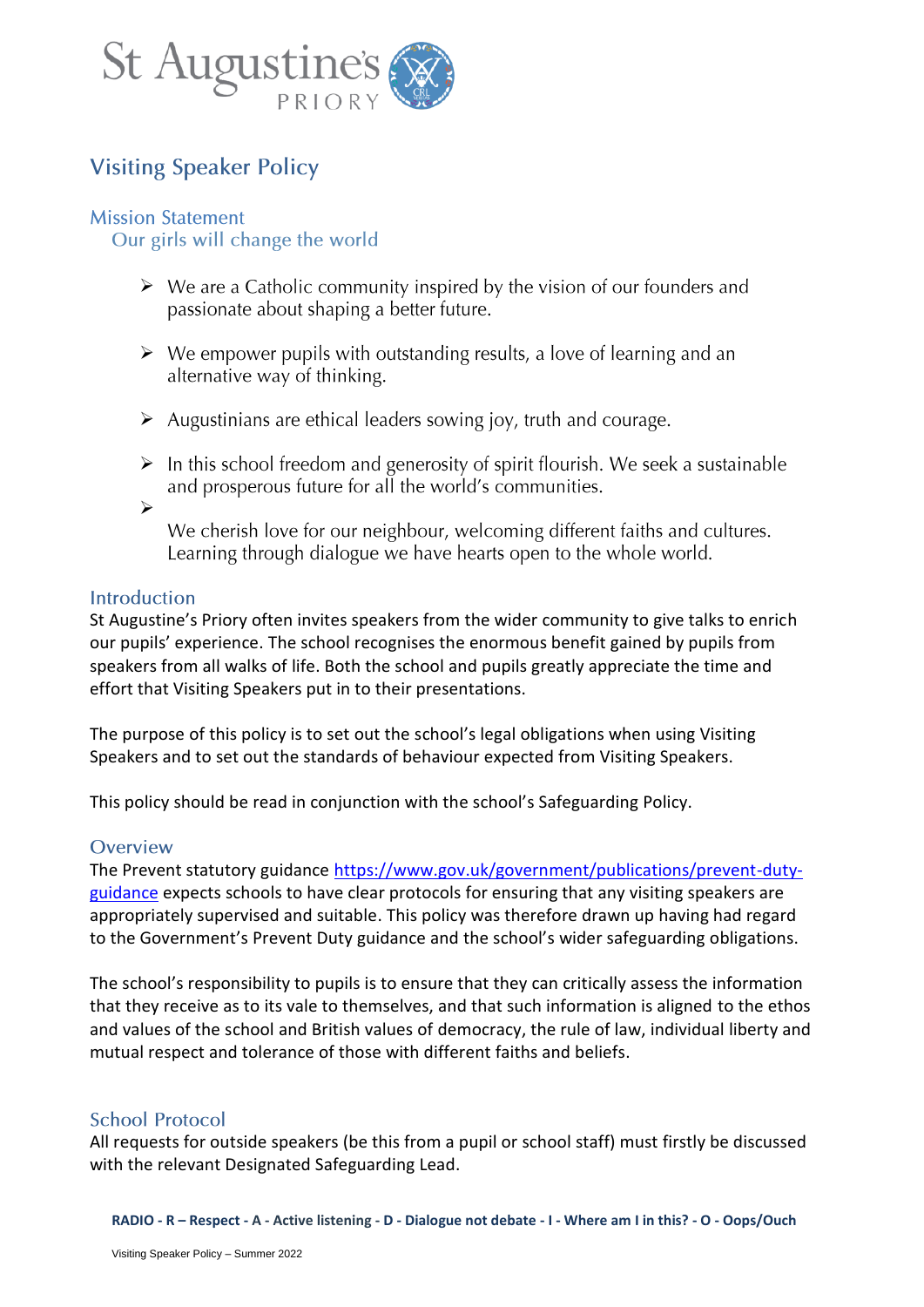

The school will undertake a risk assessment before agreeing to a Visiting Speaker attending the school. This will take into account any vetting requirements considered appropriate in the circumstances, and may include a DBS check if relevant. The school may also conduct research on the Visiting Speaker and/or their organisation, as appropriate. The school will not use a Visiting Speaker where any link is found to extremism, such as extremist groups and movements.

The school will obtain an outline of what the speaker intends to cover in advance of the Visiting Speaker's visit. In some cases, the School may also request a copy of the Visiting Speaker's presentation and/or footage in advance of the session to ensure it is appropriate to the age and maturity of the pupils to be in attendance and does not undermine British values or the ethos and values of the school.

A member of school staff will be present during the visit/talk, who will monitor what is being said to ensure that it aligns with the values and ethos of the school. British values, and our Diversity, Inclusion and Equity commitments. Our RADIO theme (RADIO - R – Respect - A - Active listening - D - Dialogue not debate - I - Where am I in this? - O - Oops/Ouch) is the toolkit we expect all members of our community to use. In the unlikely event that the talk/presentation does not meet this requirement, Visiting Speakers will be informed that school staff have the right and responsibility to interrupt and/or stop a presentation. The member of staff will report this to the Designated Safeguarding Lead and the Head as soon as reasonably practicable after the talk/visit.

Visiting Speakers will be supervised by a school employee whilst on the school site. At no point will a Visiting Speaker be left unsupervised on the school site whilst pupils are present.

On arrival at the school, Visiting Speakers will be requires to show an original current identification document including a photograph such as a passport or photo card driving licence and will be asked to sign the visitors' book. (The Visiting Speaker will be issued with a visitors' badge which they must wear at all times whilst on the school site.) Visiting Speakers will also be briefed on the school's Safeguarding Policy and will be required to sign our Visitor's Safeguarding Form entitled "Visits at St Augustine's Priory" (see Appendix 1).

The school will keep a formal register of visiting speakers. Any information gathered will be kept in accordance with the school's Data Protection Policy.

If you have any queries regarding this policy, please contact Mrs M J George, Deputy Head – Pastoral (Seniors).

#### **Equality Statement**

At St Augustine's Priory we are committed to ensuring the equality of education and opportunity for all pupils, staff, parents and carers receiving services from the school, irrespective of race, gender, disability, religion or socio-economic background. We aim to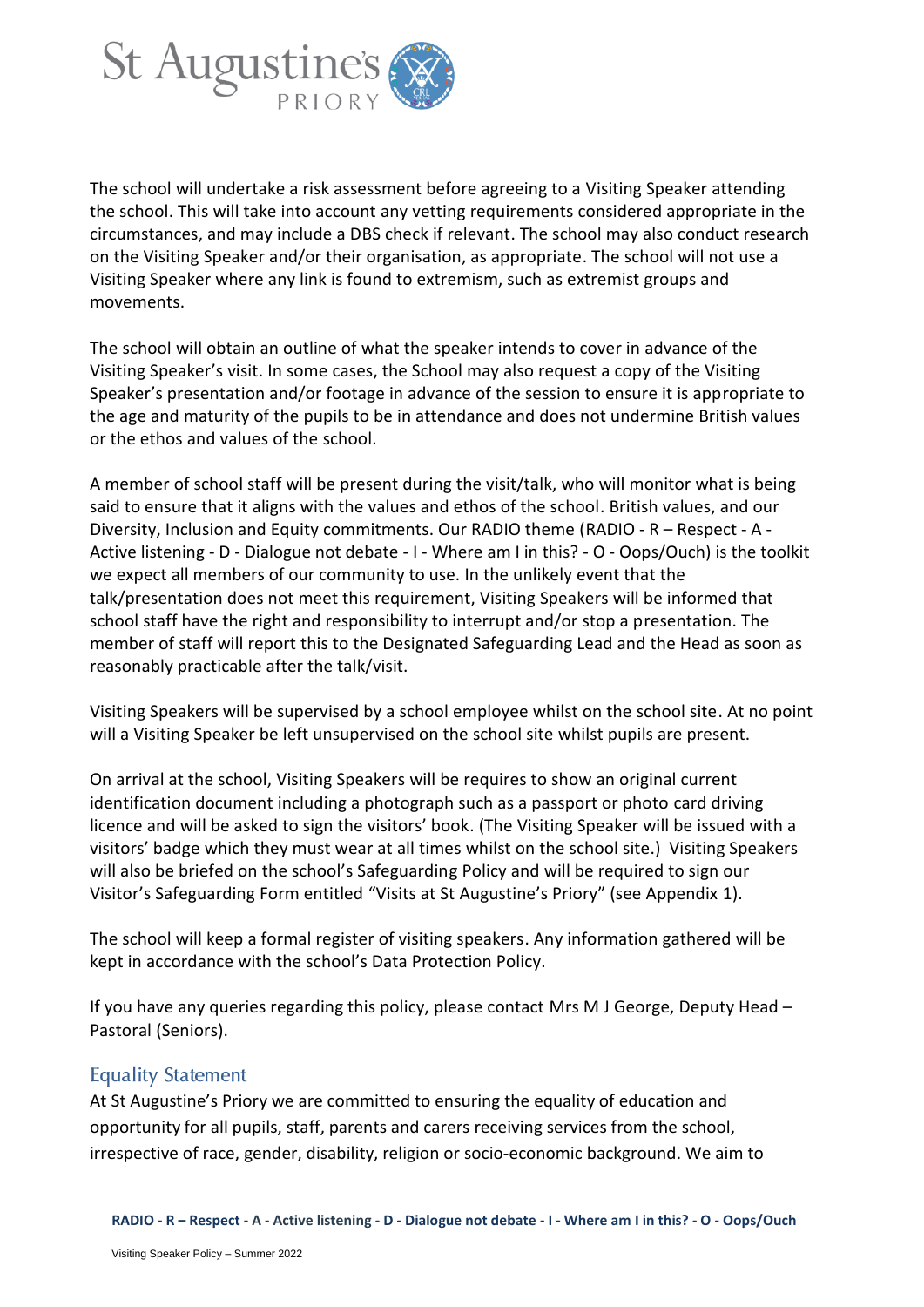

develop a culture of inclusion and diversity in which all those connected with the school feel proud of their identity and able to participate fully in school life.

Please let us know if there is anything you need in terms of accessibility.

We are members of the Schools' Inclusion Alliance and actively promote all aspects of Diversity and Equity.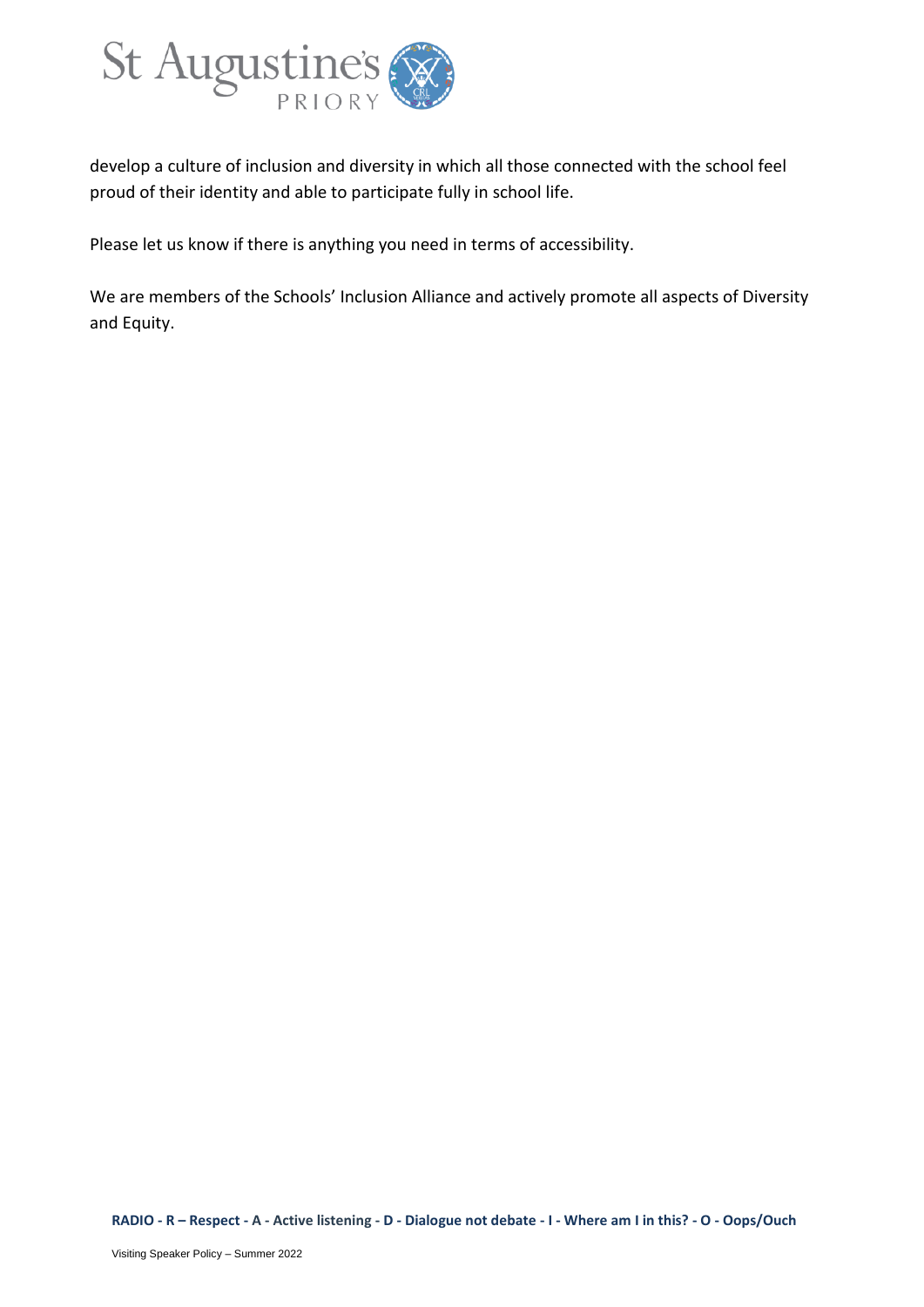

Welcome to St. Augustine's Priory, we hope that you enjoy your time with us. Should you have any questions during your stay then staff and girls are more than happy to answer them for you although this document should be enough to get you started. The member of staff you are visiting will provide you with the information you need to ensure your visit is successful and productive. As a visitor to St. Augustine's Priory:

- You must sign in at Reception and please sign out as you leave
- Your visitor badge must be worn and clearly visible at all times.
- Do not use your personal mobile whilst on duty with pupils, you may use your personal mobile when you are away from pupils during scheduled breaks.
- Personal photography is not permitted whilst you are visiting the school
- Do not give out your personal details including your personal mobile number to pupils or parents without senior staff agreement.
- Any contact with parents or pupils by email must be via a staff school email account.
- Adhere to St Augustine's Acceptable Use Policy.
- Pupils must not be transported in your own vehicle.
- Always report to the Designated Safeguarding Officer or a Deputy Designated Safeguarding Officer anything which causes you concern about a pupil's safety or your own.
- Never promise complete confidentiality to a pupil. Make it clear you may need to tell one other person.
- You must not be left alone with a child or children. Avoid one to one meetings in remote or secluded areas of the school. Ensure there is visual access, and that there are other staff around or at least aware of the meeting.
- Never pass on confidential information without first seeking guidance from a senior member of staff.
- Report immediately to a senior member of staff any indication (written, verbal or physical) that suggests a pupil may be infatuated with you, or with a colleague.
- As a general rule do not touch pupils. Report any physical contact which concerns you or which you believe may have been misconstrued.
- If you have any concerns or questions during your visit please ask at the School Reception and you will be directed to the relevant member of staff.

The following statements define the behaviour and attitudes which set the required standard for conduct of both staff and volunteers at St Augustine's Priory.

To uphold public trust and maintain high standards of ethics and behaviour, within and outside school, by:

- treating pupils with dignity, building relationships rooted in mutual respect, and at all times observing proper boundaries appropriate to your professional position
- having regard for the need to safeguard pupils' well-being, in accordance with statutory provisions
- showing tolerance of and respect for the rights of others
- not undermining fundamental British values, including democracy, the rule of law, individual liberty and mutual respect, and tolerance of those with different faiths and beliefs
- ensuring that personal beliefs are not expressed in ways which exploit pupils' vulnerability or might lead them to break the law.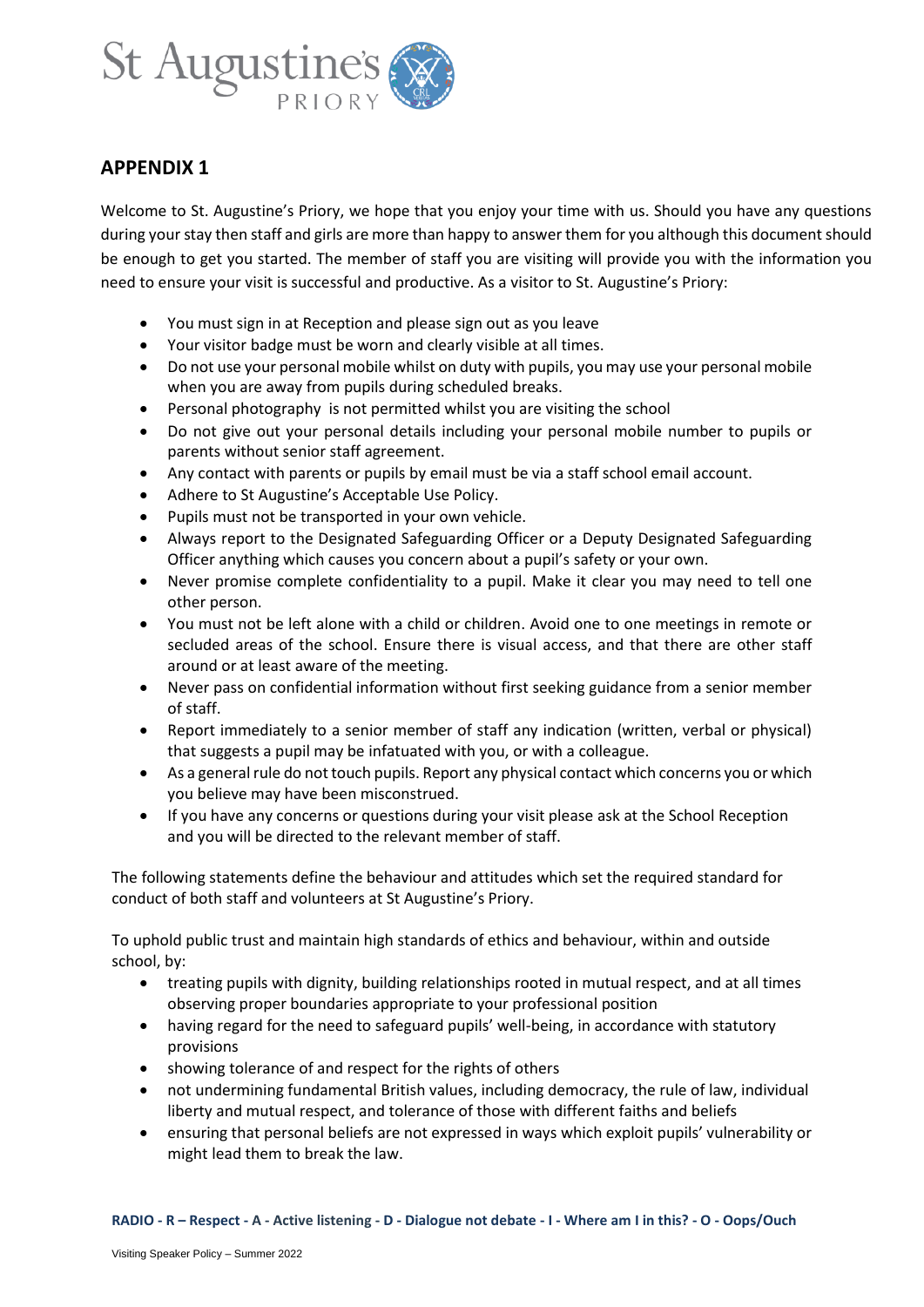

• Having proper and professional regard for the ethos, policies and practices of the school, and maintaining high standards in your own attendance and punctuality.

#### **Emergency Evacuation Notice**

- 1. If you discover a fire, break the glass in the nearest alarm point to set off the alarm. Leave the building by the nearest exit.
- 2. If you are responsible for a class, make them leave quietly with you. No one should talk or run. Make your way to the assembly point at the Netball courts.
- 3. If you are teaching a class, take your register with you. Do not take anything else, and do not allow the pupils to take anything. Shut doors and windows behind you.
- 4. The School Office or the duty Groundsman/Premises Supervisor will summon the Emergency Services if the alarm sounds.
- 5. If you have a disabled pupil in your class, you should direct him or her, together with his or her carer, to wait for the Fire and Emergency Service in the nearest designated safe refuge.
- 6. Take the register of your class as soon as you reach the assembly point.
- 7. Report anyone who is waiting to be evacuated from a designated refuge, or who is missing immediately to the Deputy Headteacher (Seniors) who will inform the Fire Brigade. On no account should anyone return to any building until given permission by the Fire and Emergency Services.
- 8. Remain at the assembly point with your pupils until the all clear is given.

#### **Disabled Staff, Pupils or Visitors**

We have a special one-to-one induction on fire safety for disabled pupils and their carers and for disabled members of staff.

We have designated safe refuge points on every floor of every building, with signs advising of their location, (usually in a stair well). When the fire alarm is sounded, it is the responsibility of the carer of a disabled person to take him or her to the refuge point and to wait for rescue by the Fire and Emergency Service. The teacher will ensure that the name of the disabled person and his or her carer, together with the location of their safe refuge point, are passed to the Deputy Headteacher as soon as he or she reaches the assembly point. It is the responsibility of the Deputy Headteacher to ensure that this information is passed as soon as possible to the Fire and Emergency Service.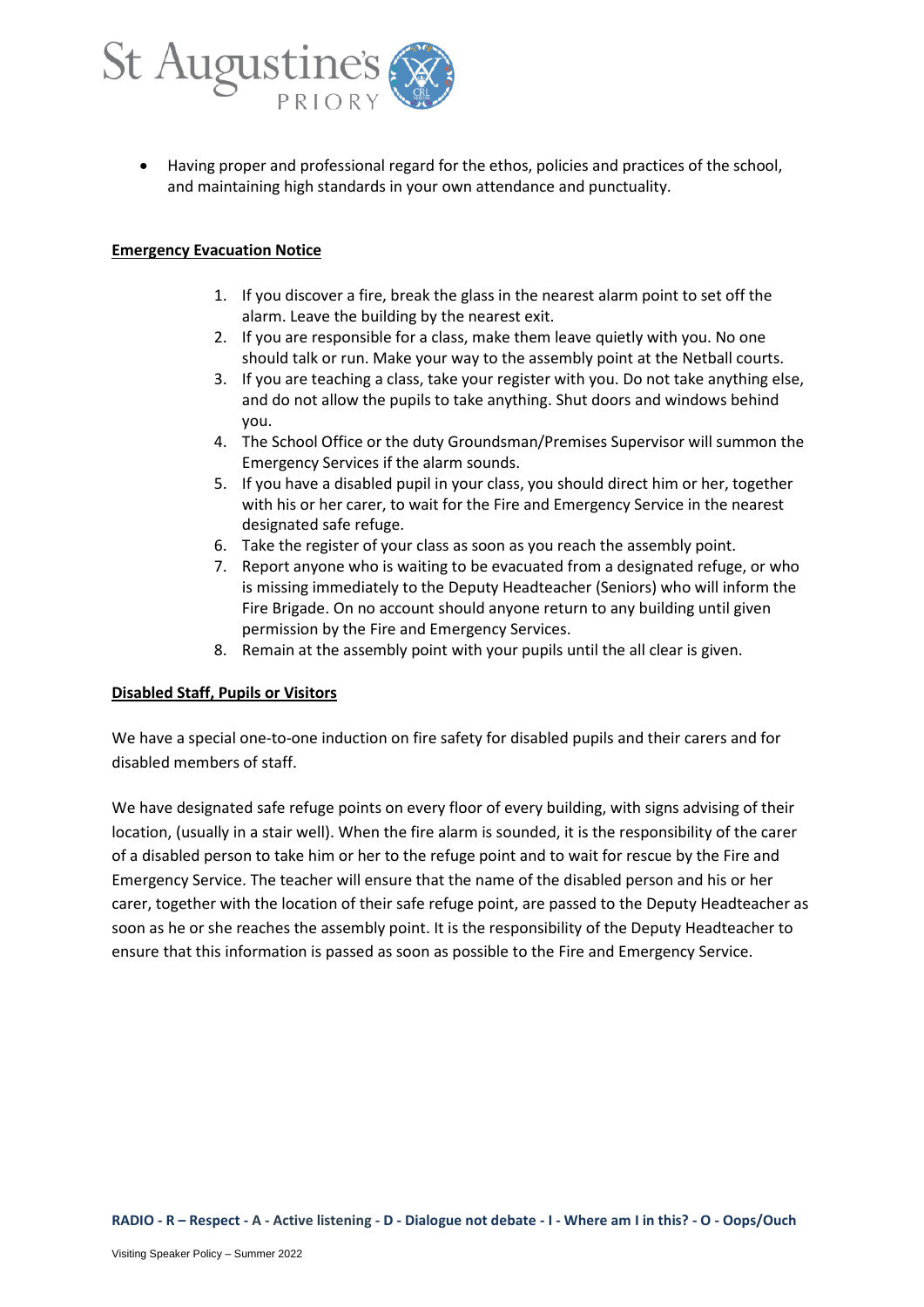

#### **Basic Information**

| <b>School name</b>      | <b>St Augustine's Priory</b>                                |
|-------------------------|-------------------------------------------------------------|
| Name of Headteacher     | Mrs S Raffray. - email: head@sapriory.com                   |
| <b>Child Protection</b> | The Designated Safeguarding Officer for Seniors is Mrs M    |
|                         | George mgeorge@sapriory.com ext: 7505. For Juniors, our     |
|                         | DDSL is Mrs K Mackay kmackay@sapriory.com ext: 7527         |
|                         | and Miss L Keane Ikeane@sapriory.com ext: 7526.             |
|                         | The Safeguarding Policy is available on the school website. |
|                         | Further information on Child Protection can be found on     |
|                         | Safeguarding noticeboards outside Pupil Refectory/Preps, in |
|                         | the Clock House & around the school.                        |
| Safeguarding yourself   | You should not at any time be left alone with pupils.       |
| Registers               | Taken twice daily at 8.40 and 1.20 Juniors and 1.45 Seniors |
|                         | in form rooms                                               |
| Fire                    | Fire alarm will sound. Walk your class to the nearest fire  |
|                         | exit and assemble at the Netball Courts (see Staff          |
|                         | Handbook)                                                   |
| <b>First Aid</b>        | Call 7516/7500 and request a first aider                    |
| Behavioural problems    | The member of staff you are visiting will deal with any     |
|                         | incidents.                                                  |
| Ethos of the School     | http://www.sapriory.com                                     |

I have read and agree to follow the procedures outlined in this document.

Signed: ………………………………………………………………………………..

Date: …………………………………………………………………………………..

Mrs M J George

Deputy Head – Pastoral (Seniors)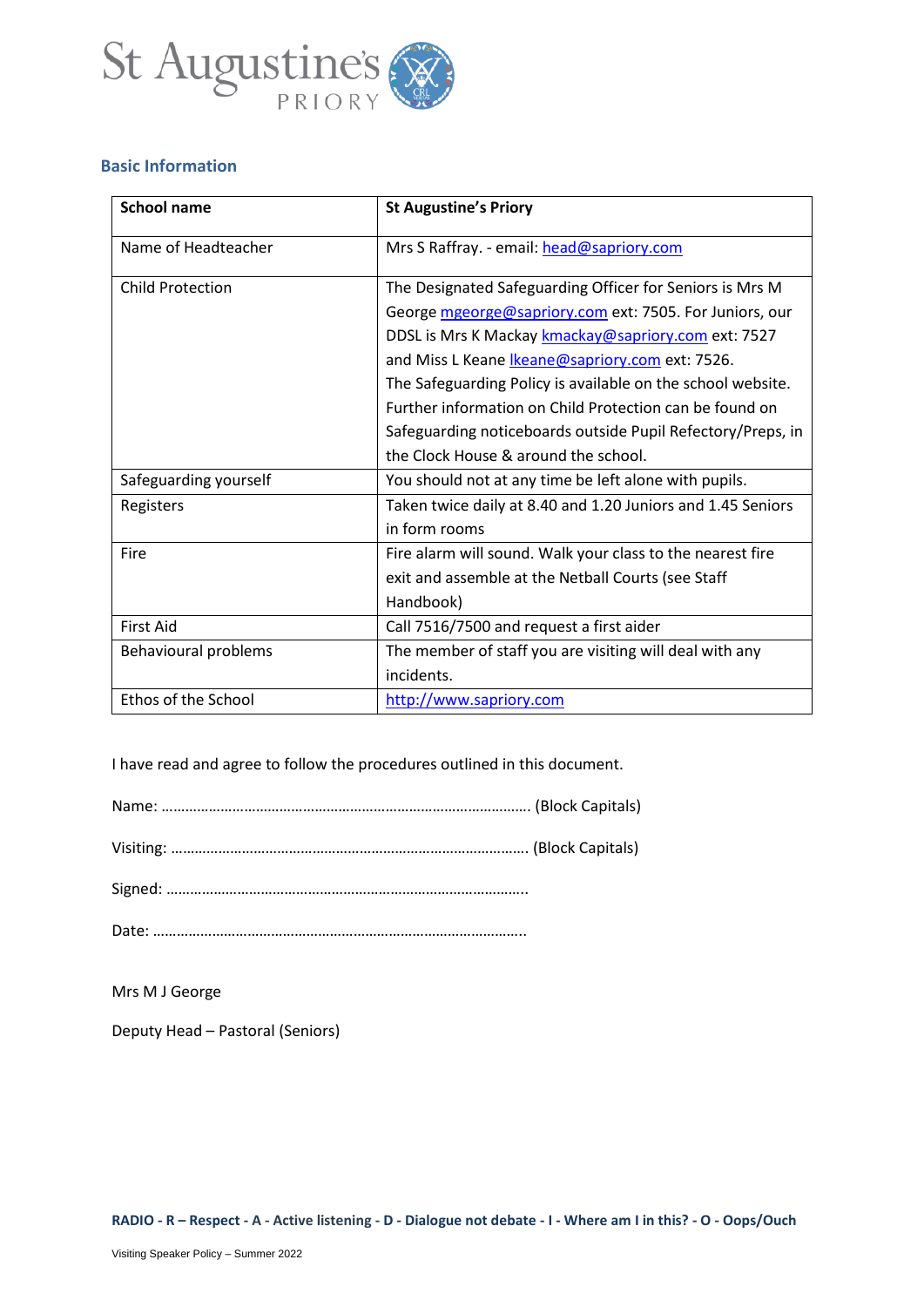

# **Checklist for Visiting Speakers**

|                | Action / Details of the arrangements                                                                                                                                                                                | <b>Details</b> |
|----------------|---------------------------------------------------------------------------------------------------------------------------------------------------------------------------------------------------------------------|----------------|
| $\mathbf{1}$   | Name of the staff member responsible for                                                                                                                                                                            |                |
|                | booking the Visiting Speaker                                                                                                                                                                                        |                |
| $\overline{2}$ | Name of Visiting Speaker                                                                                                                                                                                            |                |
| 3              | Visiting Speaker contact details                                                                                                                                                                                    |                |
| 4              | Date of presentation                                                                                                                                                                                                |                |
| 5              | Audience details                                                                                                                                                                                                    |                |
| 6              | Confirm that:<br>The Visiting Speaker Policy has been<br>sent to the Visiting Speaker<br>The Visiting Speaker has been sent out<br>Visitor's Safeguarding Form to<br>complete in advance of their visit             |                |
| 7              | Visiting Speaker biography, to include<br>speaker's organization and other affiliations                                                                                                                             |                |
| 8              | Details of presentation to be provided                                                                                                                                                                              |                |
| 9              | Details of research undertaken on visiting<br>speaker (i.e. check the internet for any<br>recent published reports, statements or<br>speeches made by the individual, any<br>retractions or public apologies, etc.) |                |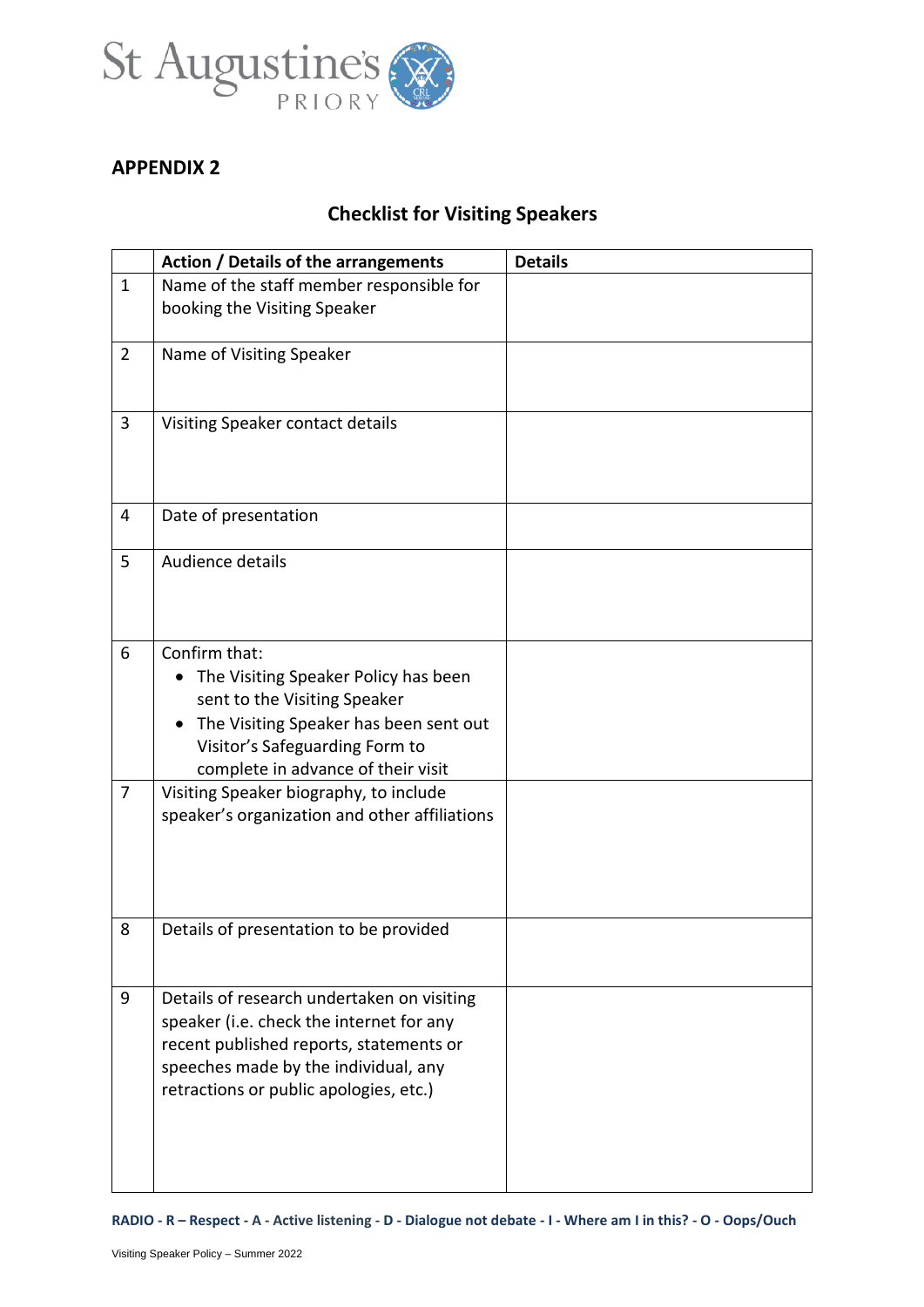

| 10 | Are you satisfied that the content seen in    | Yes                |
|----|-----------------------------------------------|--------------------|
|    | response to 9 above is not in any way         |                    |
|    | contrary to the school's Equality Policy, the | No (refer to DSL)  |
|    | ethos of inclusion of the school, British     |                    |
|    | values or any concern in relation to the      |                    |
|    | Prevent Duty?                                 |                    |
|    | If such concern exists, refer the matter to   |                    |
|    | the Designated Safeguarding Lead (DSL).       |                    |
| 11 | Will the Visiting Speaker be left alone with  | Yes (refer to DSL) |
|    | pupils and undertaking a regulated activity?  |                    |
|    | If yes, complete 12 below and inform the      | No                 |
|    | DSL.                                          |                    |
| 12 | Enhanced DBS certificate details              | DBS number:        |
|    |                                               |                    |
|    |                                               |                    |
|    |                                               | Date of issue:     |
|    |                                               |                    |
| 13 | Name of person responsible for supervising    |                    |
|    | the Visiting Speaker whilst they are on site  |                    |
|    |                                               |                    |
| 14 | Confirm the Risk Assessment form has been     |                    |
|    | completed and a copy provided to the DSL      |                    |
|    |                                               |                    |
| 15 | Confirm a copy of this form has been          |                    |
|    | provided to the Office Manager for inclusion  |                    |
|    | on the Single Central Register.               |                    |
|    |                                               |                    |
|    |                                               |                    |

Signature of member of staff responsible for organising and liaising with Visiting Speaker:

Signed: ……………………………………………………………………………….. Date: ………………………………………

Countersigned by Designated Safeguarding Lead:

Signed: ……………………………………………………………………………….. Date: ………………………………………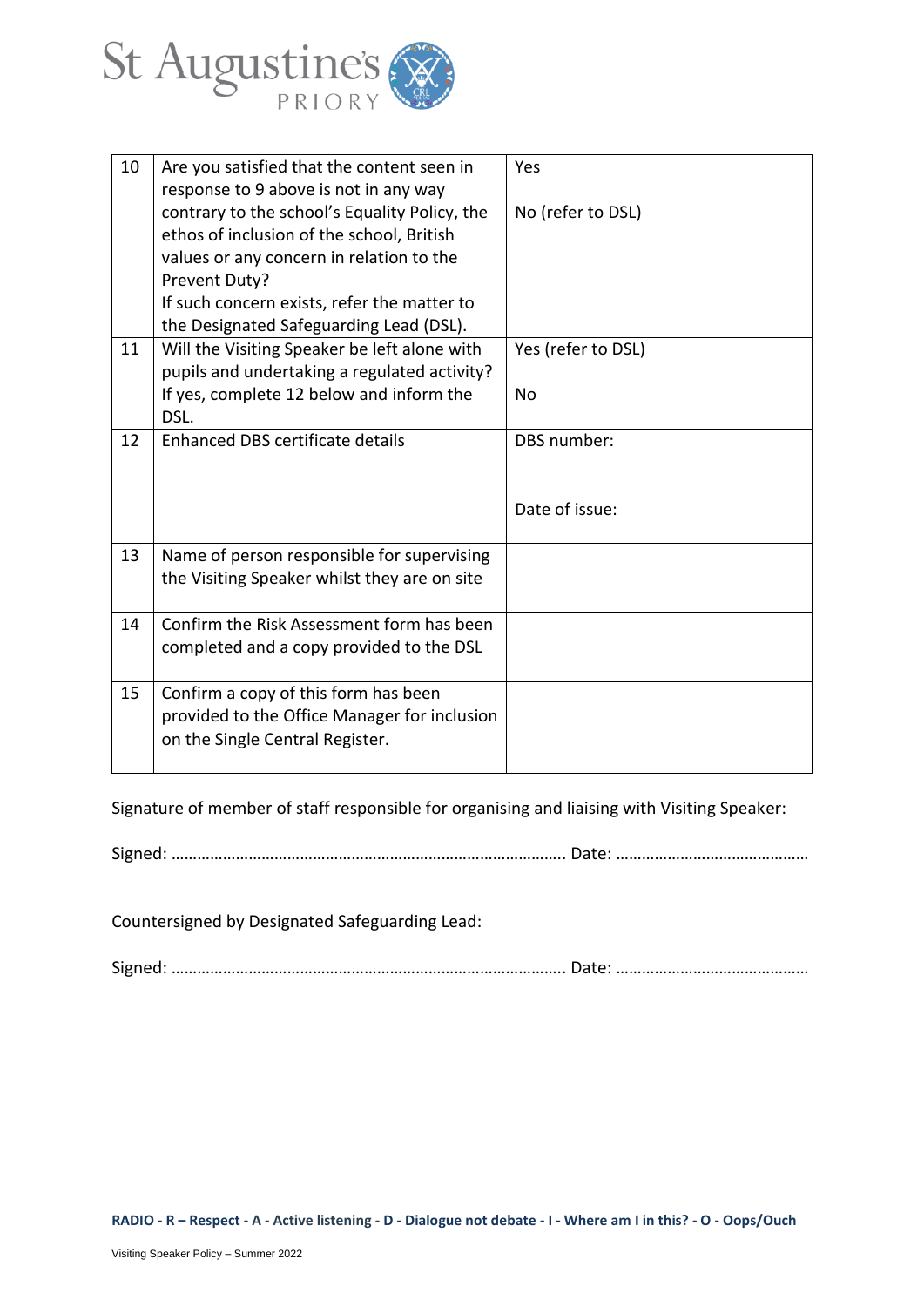

### **AGREEMENT AND GUIDELINES FOR VISITING SPEAKERS**

In order to maintain a clear focus on our main priority of teaching and learning within a safe and protective environment, care must be exercised to respect the diverse views and values of all pupils.

Name of Visiting Speaker:

Organisation (if applicable):

The visiting speaker agrees to the following terms and conditions:

- 1. The presentation must be appropriate to the age and maturity level of the student audience. Appropriate dress, language and behaviour are required at all times.
- 2. The presentation must not incite hatred, violence or call for the breaking of the law.
- 3. The visiting speaker is not permitted to encourage, glorify or promote any acts of terrorism including individuals, groups or organisations that support such acts.
- 4. The visiting speaker must not spread hatred and intolerance of any minority group/s, in the community and thus aid in disrupting social and community harmony.
- 5. The content of the speech/presentation must contribute to preparing pupils for life in modern Britain.
- 6. The visiting speaker must seek to avoid insulting other faiths or groups, within a framework of positive debate and challenge. Everyone is expected to abide by our RADIO toolkit.
- 7. Visiting speakers are not permitted to raise or gather funds for any external organisation or cause without express permission from the Headteacher.
- 8. Compliance with the school's Equal Opportunities and Safeguarding Policies.
- 9. School staff have the right and responsibility to interrupt and/or stop the presentation for any violation of this agreement.
- 10. I have read these guidelines and agree to abide by them.

Visiting speaker's signature: ……………………………………………………….……….. Date: ……………………

### **FILMING/STILLS/PHOTO RELEASE PERMISSION**

We are very active on social media, and like to post about the daily lives of our students and the different opportunities they receive in school. If you are delivering a talk, workshop or performance, we may like to take photos and videos of this to post on our social media pages or website.



Yes, I give consent for St Augustine's Priory to take photos of/film me for use on their social media pages, website and for other marketing purposes.



No, I do not authorise St Augustine's Priory to take photos of/film me.

Visiting speaker's signature: ……………………………………………………….……….. Date: ……………………